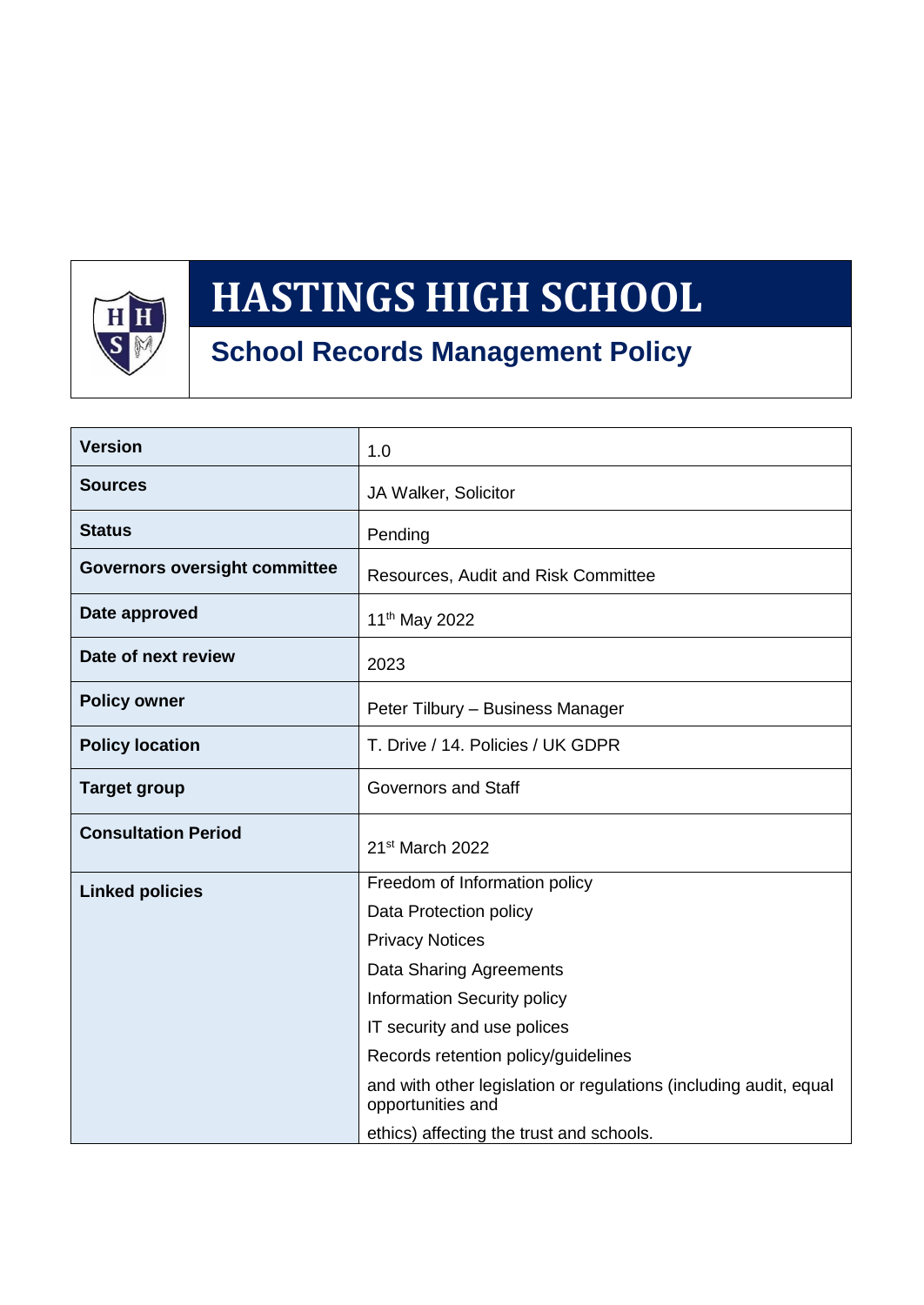| <b>Signed - Chair of Governors</b> |                              |           |                        |            |                                   |  |  |
|------------------------------------|------------------------------|-----------|------------------------|------------|-----------------------------------|--|--|
| Signed - Co-Headteachers           |                              |           |                        |            |                                   |  |  |
|                                    |                              |           |                        | Mr Shipman | Miss Bradley                      |  |  |
| <b>Document History:</b>           |                              |           |                        |            |                                   |  |  |
| <b>Version</b>                     | <b>Date</b><br><b>Review</b> | <b>of</b> | <b>Reviewed</b><br>by: |            | <b>Revisions made:</b>            |  |  |
| 1.0                                | 21.03.2022                   |           | <b>PTi</b>             |            | $1st$ version – made HHS specific |  |  |

School Records Management Policy

# Introduction and Principles

Management of records by a Public Authority is a legal obligation (Section 46 of the Freedom of Information Act 2000).

The Code issued on 15 July 2021 sets out key principles about records and their management. These are the:-

- Value of the information
- Integrity of the Information
- Accountability for the information

There are a range of statutory, regulatory and guidance that oblige us to accept, create, use, edit, store and dispose of records. It is necessary to establish clarity about records keeping systems.

Aims

• To effectively manage the records that are created and are integral to the operation of the school.

- To confirm a clear framework to manage records and information within the school.
- To provide an environment where records are stored securely.
- To ensure that records are accessible to those who need them.
- To ensure that the school workforce responsible for records management understand these obligations.

• To give effect to the s.46 Code of Practice our records management will take note of the principles it sets out.

# Scope

This policy applies to the school workforce and to all schools records, whether the records originate within the school or are shared with the school by other means.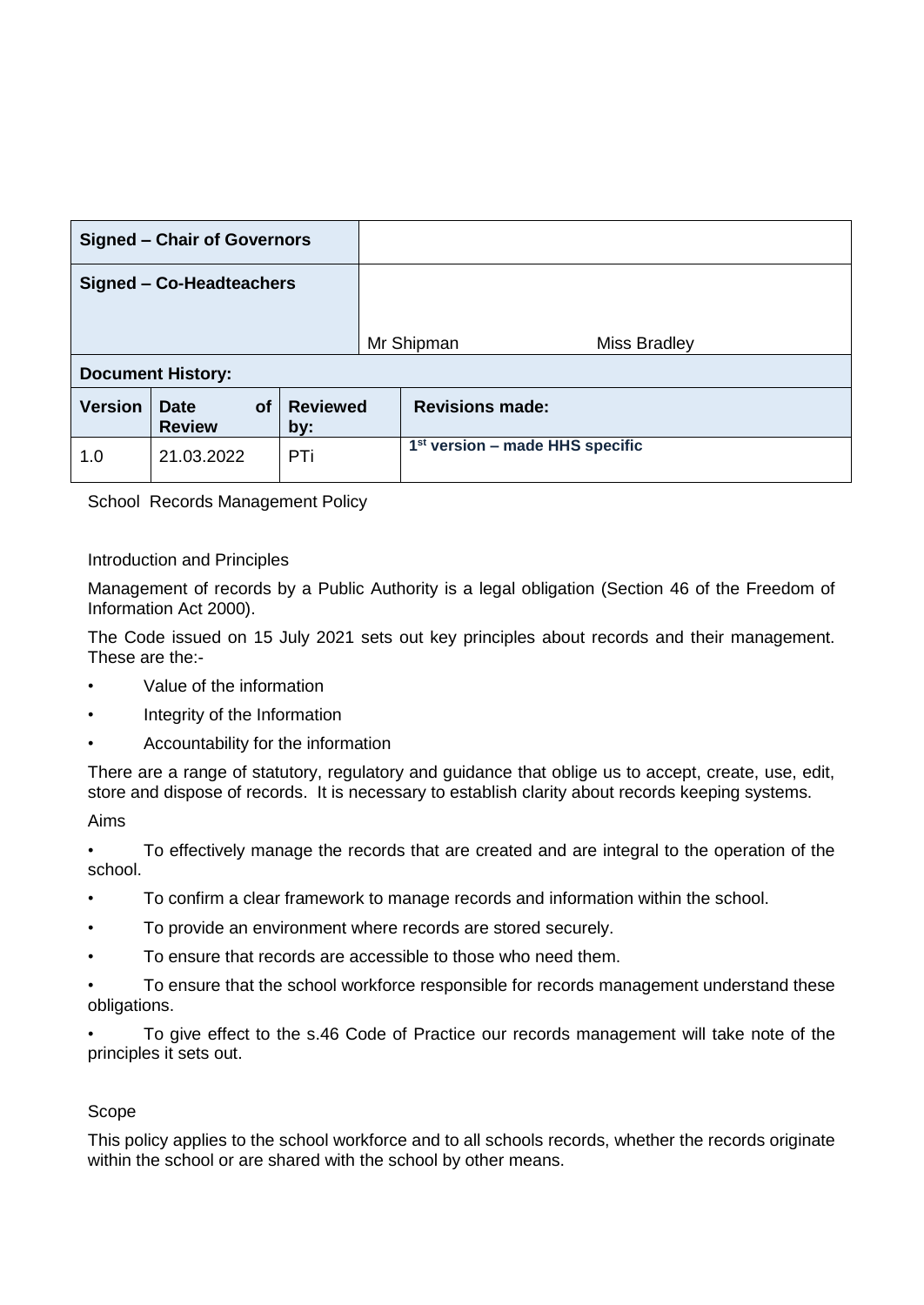Records that are shared with third parties as a result of consent, regulatory obligations or contractual agreements are within the scope of this policy.

In school the records that we access and hold originate and are stored in a variety of formats that include physical, digital, electronic audio/visual records. Some are held locally in school, others are hosted by third party providers.

All records are within the scope of this policy, records are required to be stored and retained in accordance with the document retention schedule attached to this policy.

Records may refer to individuals, financial planning tools, contracts, commercial organisations, public authorities or charitable organisations. Some records will contain personal data.

Record retention and storage will be reviewed from time to time to ensure that the aims of this policy are met.

Responsibilities and Actions

The Governing Board is ultimately responsible for this policy, however on a daily basis operational management of the policy is delegated to the Co-Heads and Senior Leadership Team.

Management of the policy will be reviewed at Governing Board meetings on at least an annual basis.

The Co-Heads will be required to monitor compliance with this policy by undertaking at least an annual check to determine if records are stored securely and can be accessed appropriately, in accordance with requirements in this policy.

Within school, responsibility for this policy will be with the Data Compliance Manager.

An active retention policy is applied to confirm what records are to be retained and set out a timeline for their secure disposal.

Individual school staff, contractors, volunteers and employees have personal responsibility for records within their control and day to day handling by ensuring that:

• records are to be handled in accordance with the school polices and good practice for secure storage and usage

• keep accurate records as required

• Personal data contained in records is used in compliance with the UK GDPR and school data protection policies and protocols

- personal information is shared appropriately and with a proper legal basis with any third party;
- records are securely disposed in accordance with the school's Records Retention Schedule

Creation and Management of School Archives

The school archive is maintained as a resource to help inspire and equip current staff and pupils to understand and appreciate issues of identity, belonging and shared heritage; to prompt memories of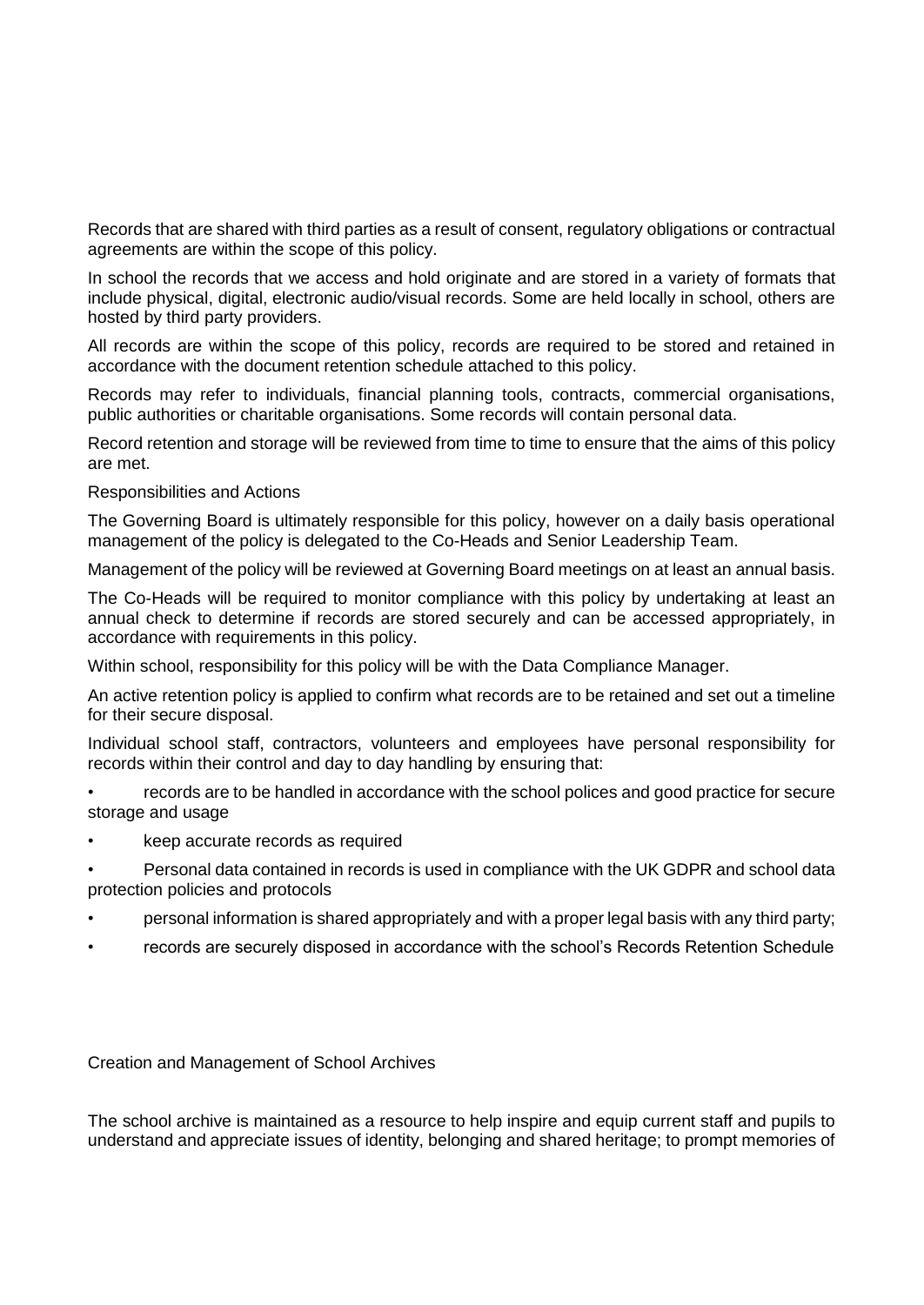school-life among many generations of former pupils; and to serve as a research resource for all interested in the history of Hastings High School and the community it serves.

# Appendix 1

The school keeps a wide variety of records that may include (but are not limited to):

**Students** 

- Personal information
- Parent/carer contact information
- School reports
- **Behaviour logs**
- Exam and testing outcomes internal and external
- Child protection information
- Allegations of a child protection nature made against a member of staff (including unfounded allegations)
- Attendance attendance registers, authorised absence correspondence
- SEND reviews, advice to parents/carers, accessibility strategy
- Pupil Premium / Sixth Form Bursary evidence of eligibility
- Free School Meals eligibility
- Services and Pupil Premium eligibility
- LAC status
- Medical Individual Health Plans, first aid records
- Biometric records

# Management of the school

- Governing Board records agendas, minutes, resolutions, reports
- Governors personal details
- Declarations of Interests
- CPD and training
- Statutory Documents for Companies House
- Accounts and Trust Report
- School Development Plans and School Improvement plans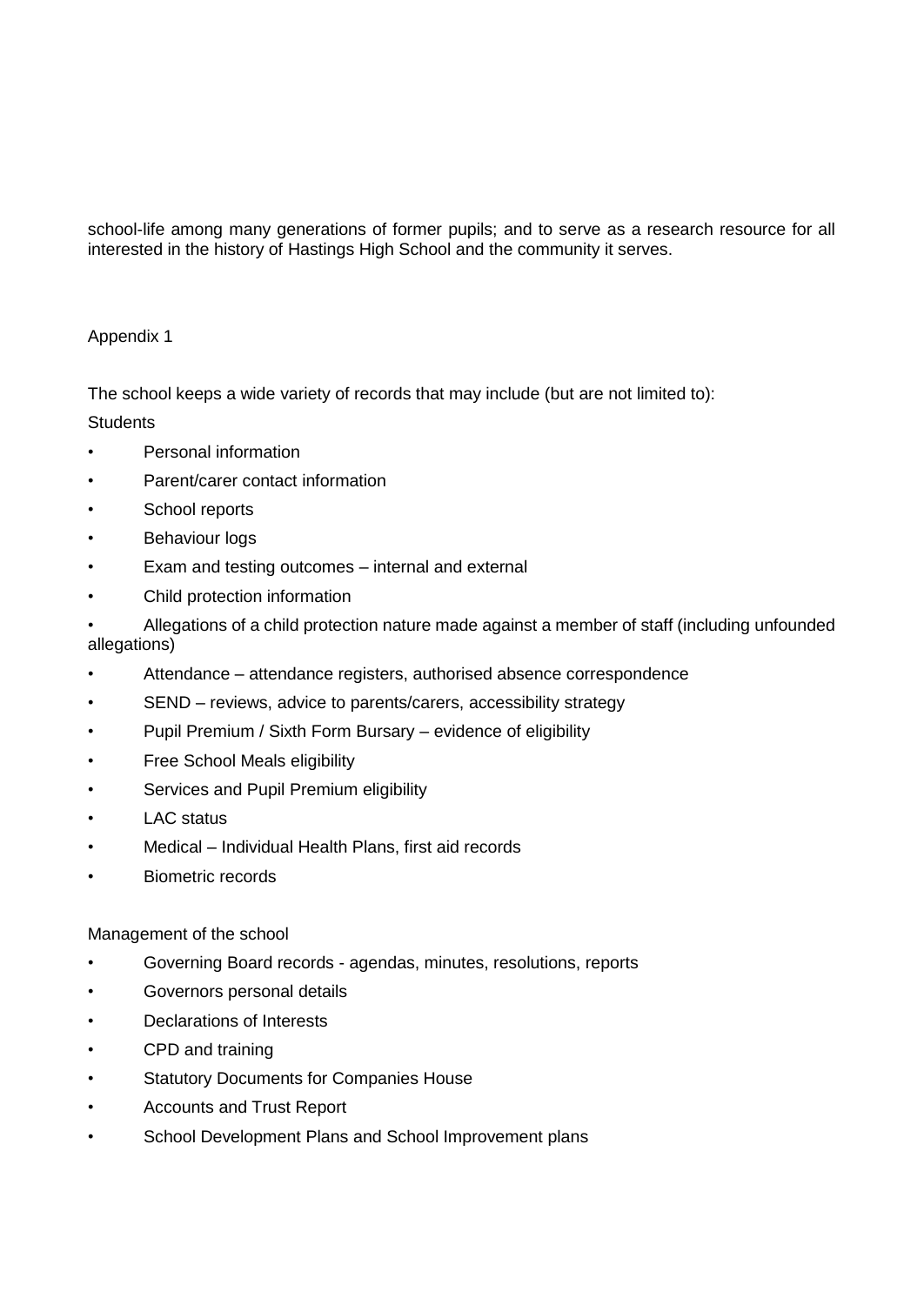- Leadership meetings, minutes and actions
- Admission details
- School visitor logs
- Health and Safety Records
- Fire Risk Assessments
- Risk Assessments
- Social Media
- Newsletters and external communication records

#### Human Resources

- Job Descriptions
- Application forms
- Personnel files for all staff including personal contact details
- Appraisals
- Performance reviews
- Employment suitability checks
- Contracts of employment
- Records of Disciplinary and Grievances Process
- Allegations and LADO referrals
- Referrals to DBS
- Payroll and pensions maternity/paternity pay, family leave records,

# Financial Management

• Budgets and Funding details as required by the Funding Agreement, Academies Financial Handbook and Company Law

- Risk Management and Insurance employer's liability insurance certificate
- Asset Management Records
- Asset Register
- All necessary financial records
- **Contracts**
- Contract Management and Procurement
- School Payment and Meals Management
- •

Property Management